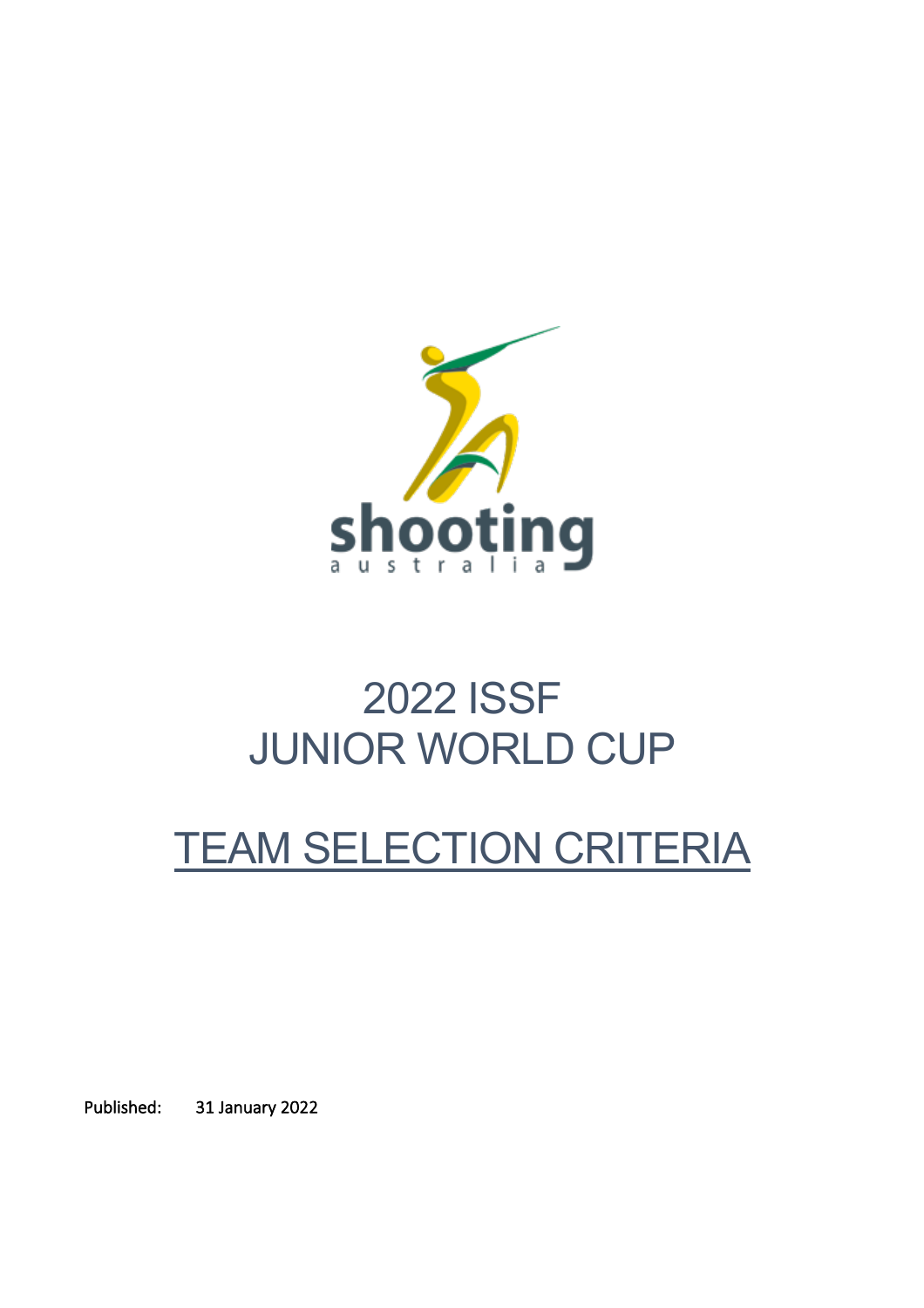

#### 1. BACKGROUND

- a) The International Shooting Sport Federation (ISSF) Junior World Cups (JWCs) are international competitions conducted according to ISSF rules.
- b) The ISSF conducts one or two JWCs per shooting discipline each year with the venues and dates of these events outlined on the ISSF website at https://www.issfsports.org/calendar.ashx
- c) Shooting Australia (SA) may select athletes (see clause 5) to the team (Team) to participate in one or more of the JWCs. SA is under no obligation to select any, or the maximum number of, athletes for any event at any of the JWCs.
- d) This Selection Criteria (Selection Criteria) details the process established by SA for the selection of athletes to the Team to represent Australia at each of the JWCs. For the avoidance of doubt, each selection of the Team for each JWC is an independent event and selection of any athlete to the Team for one JWC has no bearing on selection of the Team for any other JWC.

# 2. OBJECTIVES

- a) SA's objectives when considering selections to the Team for each JWC are to:
	- (i) Maximise the number of medals that SA can win in benchmark events including (but not limited to), the 2024 Olympic Games, and the ISSF World and Continental Championships; and/or
	- (ii) Use these and other ISSF events to provide elite and pre-elite athletes with exposure to high- quality international competition that will help accelerate their development for 2024 and beyond.
- b) For the avoidance of doubt, the objectives in clause 2(a) simply provide context for these Selection Criteria and in no way impact on the selection of the Team by the SA Selection Panel (Selection Panel) or the exercise of discretion by the Selection Panel.

# 3. SELECTION PANEL

- a) The Selection Panel shall comprise the SA (discipline) National Coach, the relevant SA Member Organisation's High Performance Committee Representative and the SA High Performance Director.
- b) The Selection Panel will select the Team subject to, and in accordance with, the terms of this Selection Criteria.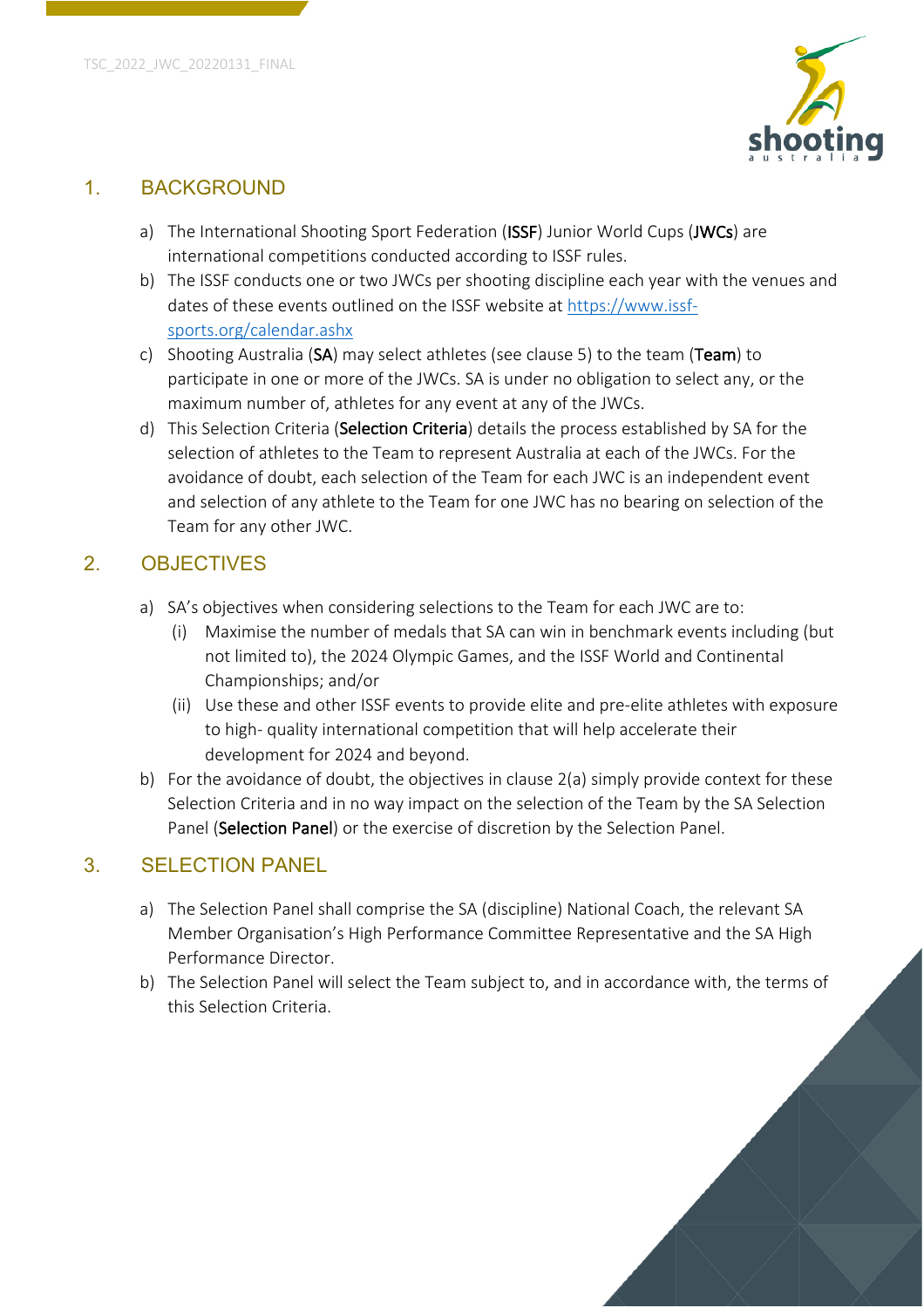

#### 4. EVENTS

a) The Selection Panel may select athletes to the Team for the following events at the 2022 ISSF JWCs:

| <b>MEN'S EVENTS</b>          | <b>WOMEN'S EVEN</b>          |
|------------------------------|------------------------------|
| <b>50M RIFLE 3 POSITIONS</b> | <b>50M RIFLE 3 POSITIONS</b> |
| 10M AIR RIFLE                | 10M AIR RIFLE                |
| 25M RAPID FIRE PISTOL        | 25M PISTOL                   |
| 10M AIR PISTOL               | 10M AIR PISTOL               |
| <b>TRAP</b>                  | <b>TRAP</b>                  |
| <b>SKFFT</b>                 | <b>SKFFT</b>                 |

| <b>WOMEN'S EVENTS</b>        |
|------------------------------|
| <b>50M RIFLE 3 POSITIONS</b> |
| 10M AIR RIFLE                |
| <b>25M PISTOL</b>            |
| <b>10M AIR PISTOL</b>        |
| <b>TRAP</b>                  |
| <b>SKFFT</b>                 |
|                              |

- b) If there are any non-Olympic events on the program at the JWC the Selection Panel, at its absolute discretion, may select athletes to compete in such non-Olympic Event in accordance with clause 7.
- c) If there are any Team or Mixed Team events at the JWC, the Selection Panel, at its absolute discretion, may select athletes to compete in any such Team or Mixed Team event from amongst the Team selected for the JWC in accordance with clause 7.

## 5. TEAM SIZE

- a) Up to six (6) athletes may be selected per event to the Team for each JWC by the Selection Panel.
- b) Two (2) of those athletes must be under the age of eighteen (18) years on the day of the opening of the JWC concerned.
- c) Only the top three (3) athletes after qualification shall be eligible to proceed to the final.
- d) Neither this Selection Criteria, nor SA, nor ISSF require SA to select any, or the maximum number of, athletes to the Team for any JWC. For the avoidance of doubt, subject to selection of National Squad members under clause 7(a)(i), nothing in this Selection Criteria operates to require the Selection Panel to exercise any discretion to select any athletes to the Team or fill all available positions on the Team.
- e) Final Team members and composition of the Team are determined at the absolute discretion of the Selection Panel.

# 6. ATHLETE ELIGIBILITY

- a) To be eligible for consideration for selection to the Team for the JWCs an athlete must:
	- (i) Be a registered financial member of the relevant SA Member Organisation;
	- (ii) Be eligible to compete for Australia in shooting events in future Olympic Games, World Championships and Continental Championships;
	- (iii) Meet this Selection Criteria and all eligibility requirements imposed by the ISSF;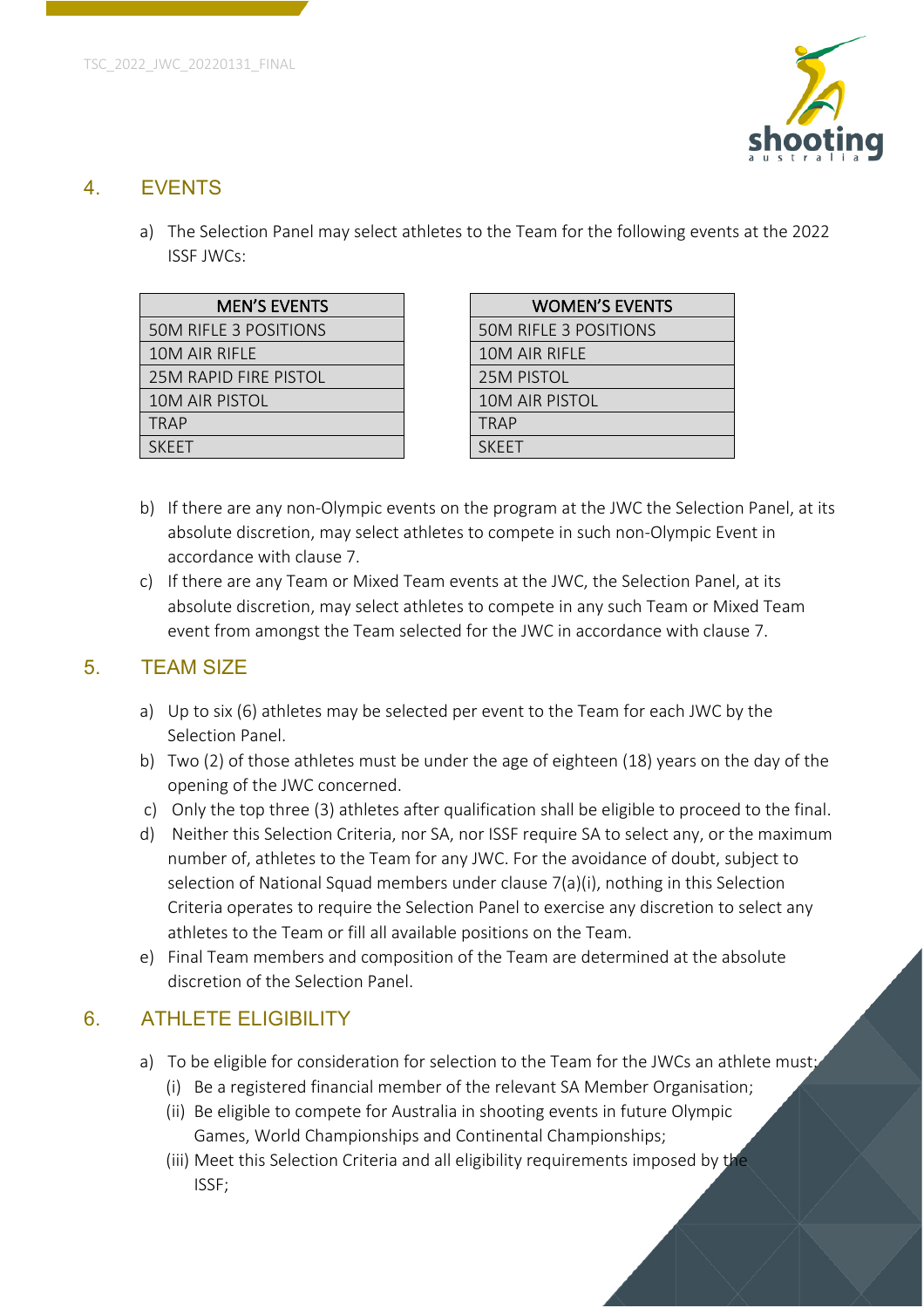

(iv) Sign and abide by the SA Athlete Agreement as per clause 10.

# 7. SELECTION PROCESS

- a) Subject always to clause 5, the athletes to compete in a JWC in the Men's Events and Women's Events listed in clause 4, may be selected to the Team by the Selection Panel, according to the following process (Selection Process):
	- (i) National Squad Members may be selected to the Team to compete in any of the 2022 JWCs as negotiated in their Individual Performance Plan (IPP) at the discretion of the Selection Panel. Without in any way limiting the discretion of the Selection Panel, when selecting National Squad Members for the 2022 JWCs, the Selection Panel may consider any of the following factors (the **Factors**):
		- i. International podium performances since 1st January 2021;
		- ii. International qualifying and finals performances since 1st January 2021;
		- iii. International head-to-head performances since 1st January 2021;
		- iv. All domestic performances since 1st January 2021 including qualifying and finals as well as head to head performances;
		- v. Commitment to training, preparation, and competition readiness;
		- vi. Form and performance trends of the athletes;
		- vii. Achievement of an Average Performance Score (APS) that meets or exceeds the Minimum Performance Standard (MPS) for the relevant event in accordance with clause 8;
		- viii. Regular access to an appropriate high-performance daily training environment;
			- ix. Commitment to a National Coach-directed plan of domestic and international competition;
			- x. A demonstrated commitment to maintaining highest levels of personal excellence; or
			- xi. Any other factors the Selection Panel considers relevant.
	- (ii) The discretion granted to the Selection Panel in clause  $7(a)(i)$  above is absolute and it need not be exercised. In exercising its discretion, the Selection Panel may consider any Factor, or combination of Factors that is, in the opinion of the SA Selection Panel, relevant for consideration when selecting the Team and may attribute whatever weight it deems appropriate to any Factor when making its decision. For the avoidance of doubt, the Selection Panel is not required to consider, turn their mind to, or rely on all the Factors in the exercise of their discretion to make a selection decision (for example, the Selection Panel is therefore entitled to rely on one Factor, two Factors, three Factors, etc. or a combination of several Factors in the exercise of discretion to make a selection decision).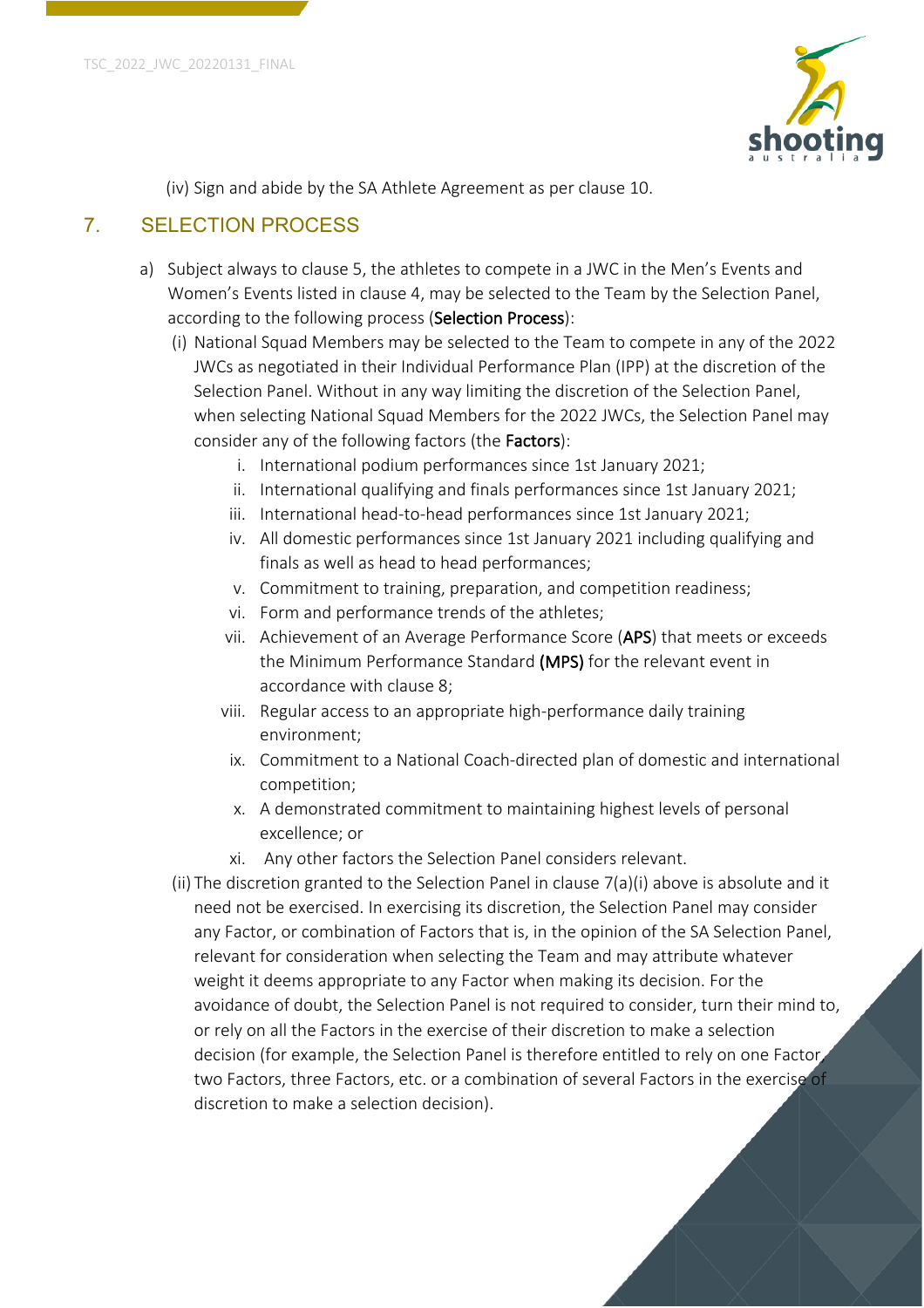

(iii)If, after selections are made in accordance with clause 7(a)(i) there are still positions available on the Team, then the SA Selection Panel may select any athlete not part of a SA National Squad (non-Squad Athlete) that has achieved an APS that meets or exceeds the MPS for that relevant event in accordance with clause 8. When making its selection under this clause, the Selection Panel has discretion to consider the Factors listed at clause 7(a)(i) above. The same considerations set out at clause 7(a)(ii) apply to the exercise of discretion by the Selection Panel under this clause.

#### 8. MINIMUM PERFORMANCE STANDARD

- a) To be eligible for consideration for selection to the Team, non-Squad Athletes must have achieved an APS that meets or exceeds the Minimum Performance Standard for the relevant event as detailed in clause 8(c).
- b) The APS is determined by SA based on the average of each athlete's top three (3) qualification scores in SA-endorsed events conducted within the Performance Window (Performance Window). SA-endorsed events are events that appear on the SA Calendar with the label "SA Endorsed". The SA Calendar can be found on the SA website at Shooting Australia Events. The Performance Window for the 2022 WCs or GPs shall be from 1 January 2021 until the conclusion of the selection of the Team for each JWC.
- c) The applicable Minimum Performance Standard (MPS) for each event is as follows:

| <b>MEN'S EVENTS</b>          | <b>MPS</b> | <b>WOMEN'S EVENTS</b>        | <b>MPS</b> |
|------------------------------|------------|------------------------------|------------|
| <b>50M RIFLE 3 POSITIONS</b> | 1139.2     | <b>50M RIFLE 3 POSITIONS</b> | 1139.9     |
| 10M AIR RIFLE                | 613.7      | 10M AIR RIFLE                | 615.0      |
| 25M RAPID FIRE PISTOL        | 560.5      | <b>25M PISTOL</b>            | 560.5      |
| <b>10M AIR PISTOL</b>        | 559.5      | <b>10M AIR PISTOL</b>        | 554.6      |
| <b>TRAP</b>                  | 112.5      | <b>TRAP</b>                  | 104.8      |
| <b>SKEET</b>                 | 113.5      | <b>SKEET</b>                 | 106.7      |

| <b>MEN'S EVENTS</b>          | <b>MPS</b> | <b>WOMEN'S EVENTS</b>        | <b>MPS</b> |
|------------------------------|------------|------------------------------|------------|
| <b>50M RIFLE 3 POSITIONS</b> | 1139.2     | <b>50M RIFLE 3 POSITIONS</b> | 1139.9     |
| 10M AIR RIFLE                | 613.7      | 10M AIR RIFLE                | 615.0      |
| <b>25M RAPID FIRE PISTOL</b> | 560.5      | <b>25M PISTOL</b>            | 560.5      |
| 10M AIR PISTOL               | 559.5      | <b>10M AIR PISTOL</b>        | 554.6      |
| TRAP                         | 112.5      | <b>TRAP</b>                  | 104.8      |
| SKEET                        | 113.5      | <b>SKFFT</b>                 | 106.7      |

## 9. APPEALS PROCESS

a) Appeals will be conducted in accordance with, and governed by, the process detailed in the SA Appeals Process, a copy of which may be downloaded from the SA website: Shooting Australia Appeals Policy or obtained by request from the SA office.

#### 10. TEAM MEMBERSHIP

a) Athletes selected to the Team must sign and return the SA Athlete Agreement within seven (7) days of notification. Team selection will be confirmed once SA has received a signed SA Athlete Agreement.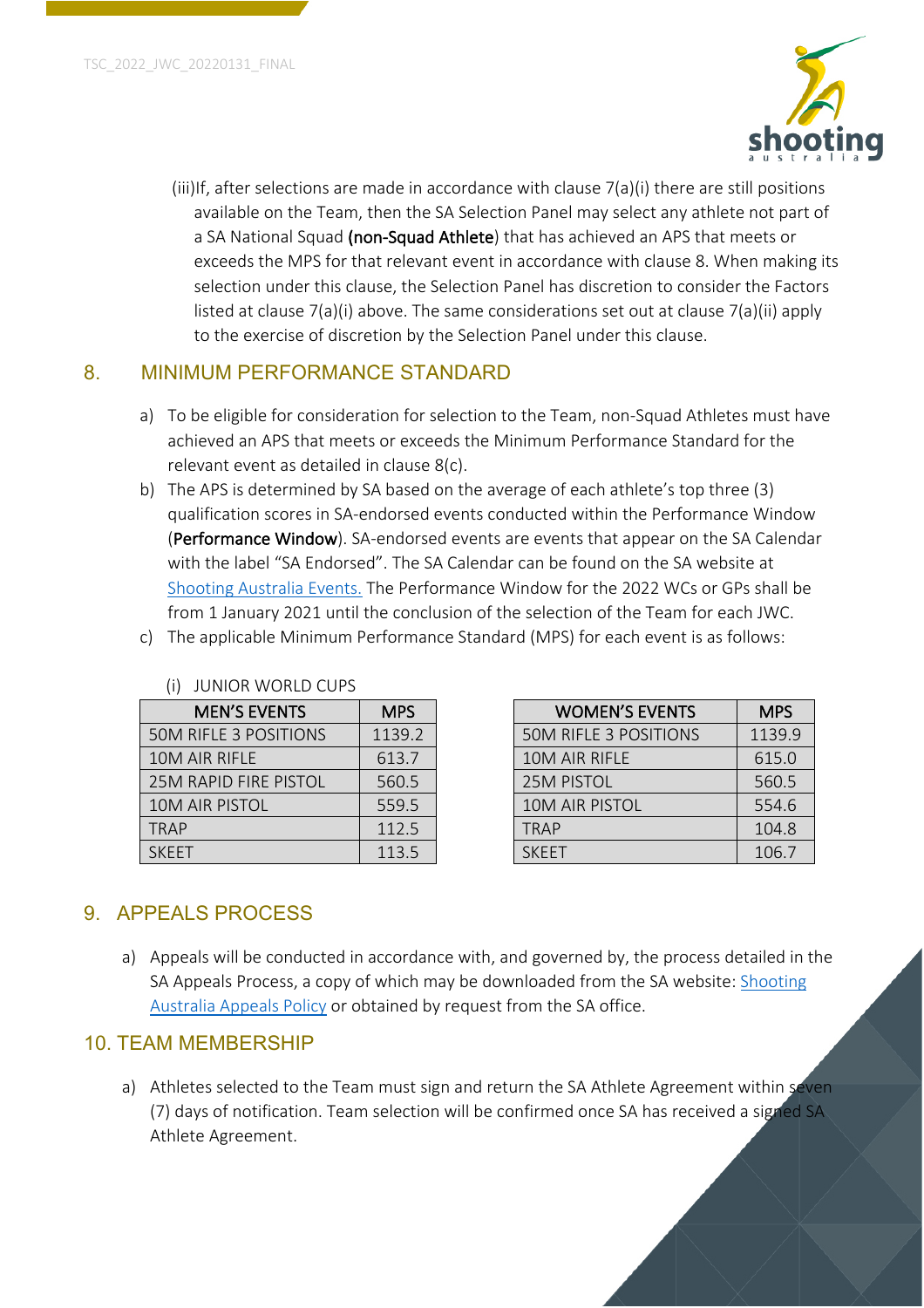

- b) By signing the SA Athlete Agreement, athletes agree to be bound by its terms and conditions and any other reasonable conditions as determined and published by SA from time to time.
- c) In all cases, continuing membership of the Team is dependent on the athlete demonstrating to the SA Selection Panel and relevant National Coach that they are maintaining a suitable training regime and where deemed necessary, attending such camps as determined by the SA National Coach.
- d) Athletes agree that the Selection Panel may remove an athlete from the Team where that athlete has not:
	- (i) completed, signed, and returned to SA the Team Agreement as required by SA; or
	- (ii) met SA's requirements in relation to training and participation in training camps as required by SA.
- e) Any incident or act related to doping in breach of the relevant policies or any incident that could bring the sport into disrepute will result in the immediate withdrawal of the athlete(s) from the Team. In addition, these athletes may be subject to suspension pending an investigation and the outcome of any subsequent appeal. There is no right of appeal against a withdrawal under this clause 10 e).
- f) SA reserves the right to add or remove athletes from the Team for the 2022 JWCs where a need is clearly established. The SA High Performance Director must approve such changes. Examples of where this may be necessary are, but are not limited to:
	- (i) Injury or Illness;
	- (ii) Bereavement leave, or personal matters;
	- (iii) Disciplinary action Breach of SA Athlete Agreement; or
	- (iv) Team harmony and balance.

## 11. ANNOUNCEMENT

a) The Team for each JWC will be announced via the SA website www.shootingaustralia.org, between forty-five (45) and sixty (60) days prior to the Official Arrival Day for each JWC, or the next working day from that date.

## 12. FUNDING AND LOGISTICS

- a) All entries, travel arrangements and payments to the relevant organising committee for each JWC will be co-ordinated through SA. Subject to any funding provided by SA, athletes will be required to bear the cost of participation in the Team for that JWC (Participation Costs), which will be advised to the athletes and are to be paid to SA in accordance with clause 12(e).
- b) The Participation Costs include, but are not limited to:
	- (i) Entry Fees;
	- (ii) Travel;
	- (iii) Accommodation;
	- (iv) Ammunition for competition and unofficial training (shotgun);